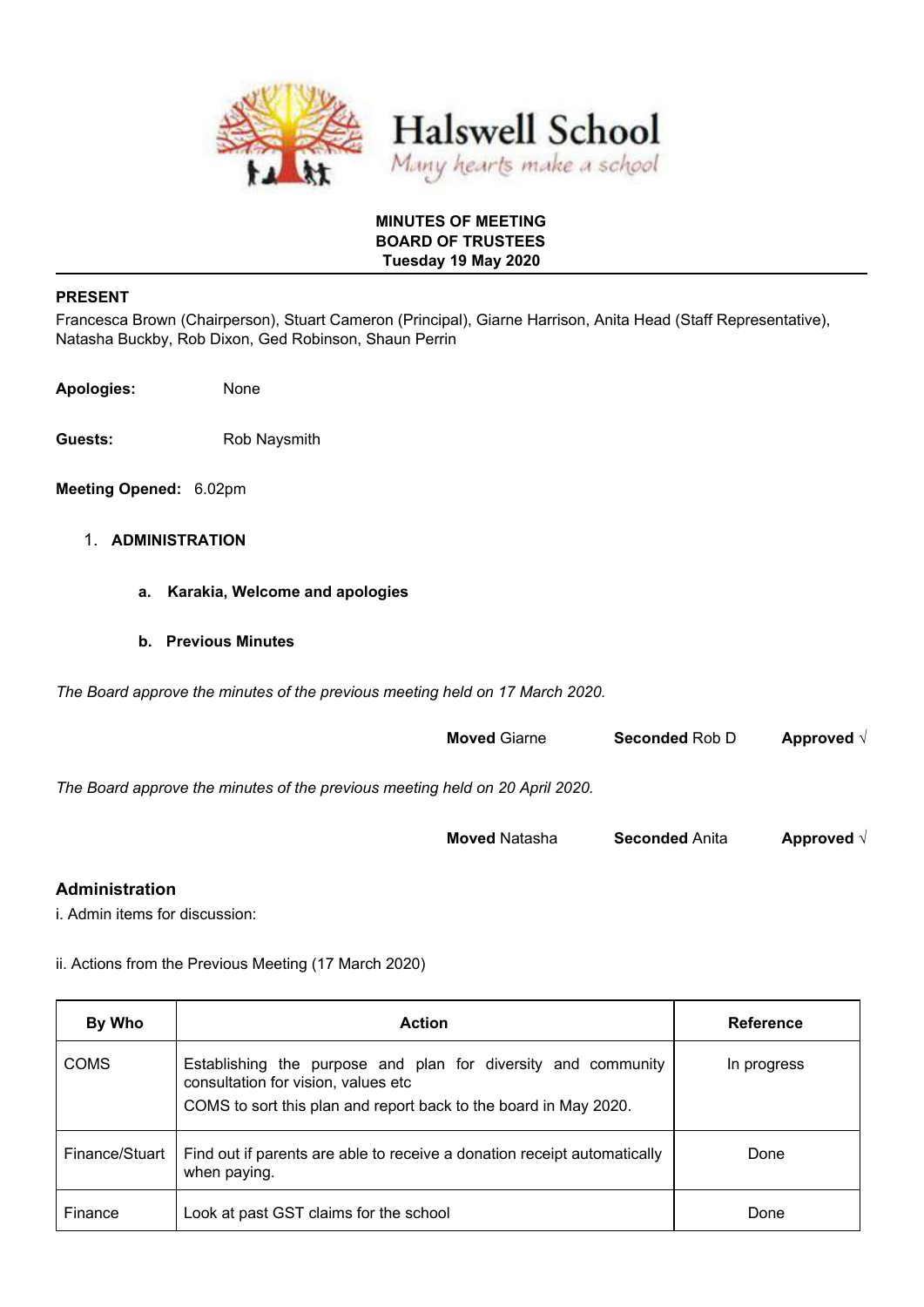#### **Correspondence:**

Report

## **Monitoring/Review**

## **a. Principal's Report**

#### Covid19

Really settled start back to school under Alert Level 2. Very little anxiety from students and parents. Staff are aware that the intention is to 'not pick up where we left off but just restart'. Focus on keeping it fun and engaging for students over the next few weeks. Drop off and pick up procedures are tedious but working well.

For contact tracing and sign in - parents can log in using the School App and this can be shown to those in the hall or at the gates to allow parents access to school if necessary. The app also generates a spreadsheet for the school, if required.

Teachers are monitoring children and measuring anxieties within children and their families. 14 children have currently not returned for various reasons. They will be monitoring the situation and may return soon.

Ged suggested considering using the "Komodo monitor" programme to measure children's wellbeing [-](https://www.stuff.co.nz/business/innovation/300014281/christchurch-startup-helps-schools-track-wellbeing) [Komodo](https://www.stuff.co.nz/business/innovation/300014281/christchurch-startup-helps-schools-track-wellbeing) **[Monitor](https://www.stuff.co.nz/business/innovation/300014281/christchurch-startup-helps-schools-track-wellbeing) Article** 

Third New Entrant group has started, they will be moving into the Music Suite.

#### Term Dates for 2021

The Board confirmed the following term dates for 2021: Wednesday 3 February - Friday 16 April (Teacher Only Day - Thursday 1 April)

Monday 3 May - Friday 9 July (Teacher Only Day - Friday 4 June)

Monday 26 July -Friday 1 October (Teacher Only Day - Friday 27 August)

Monday 18 October - Thursday 16 December (Teacher Only Day - Thursday 11 November)

**Moved** Stuart **Seconded** Rob D **Approved** √

*The Board accept the principal's report as presented.*

**Moved** Stuart **Seconded** Francesca **Approved** √

## **b. Curriculum Report**

None

## **c. Communication**

Giarne is now working with the communication subcommittee to help get the diversity panel underway.

## **d. Finance Report**

The school is still in a strong cash position.

All long term international students are still enrolled. Short term international students are unlikely to attend due to travel restrictions. Contingency on the budget will cover this.

School donations and extra costs such as Camp in term 3 may be affected given the possible change in family circumstances. So far in 2020 the amount of donations is tracking towards budget.

Hall income was non-existent during the lockdown and will remain that way for the time being.

Potential increase in cleaning costs and sick leave.

Financial re-forecast will occur at the next meeting finance subcommittee meeting and be presented to the board in June.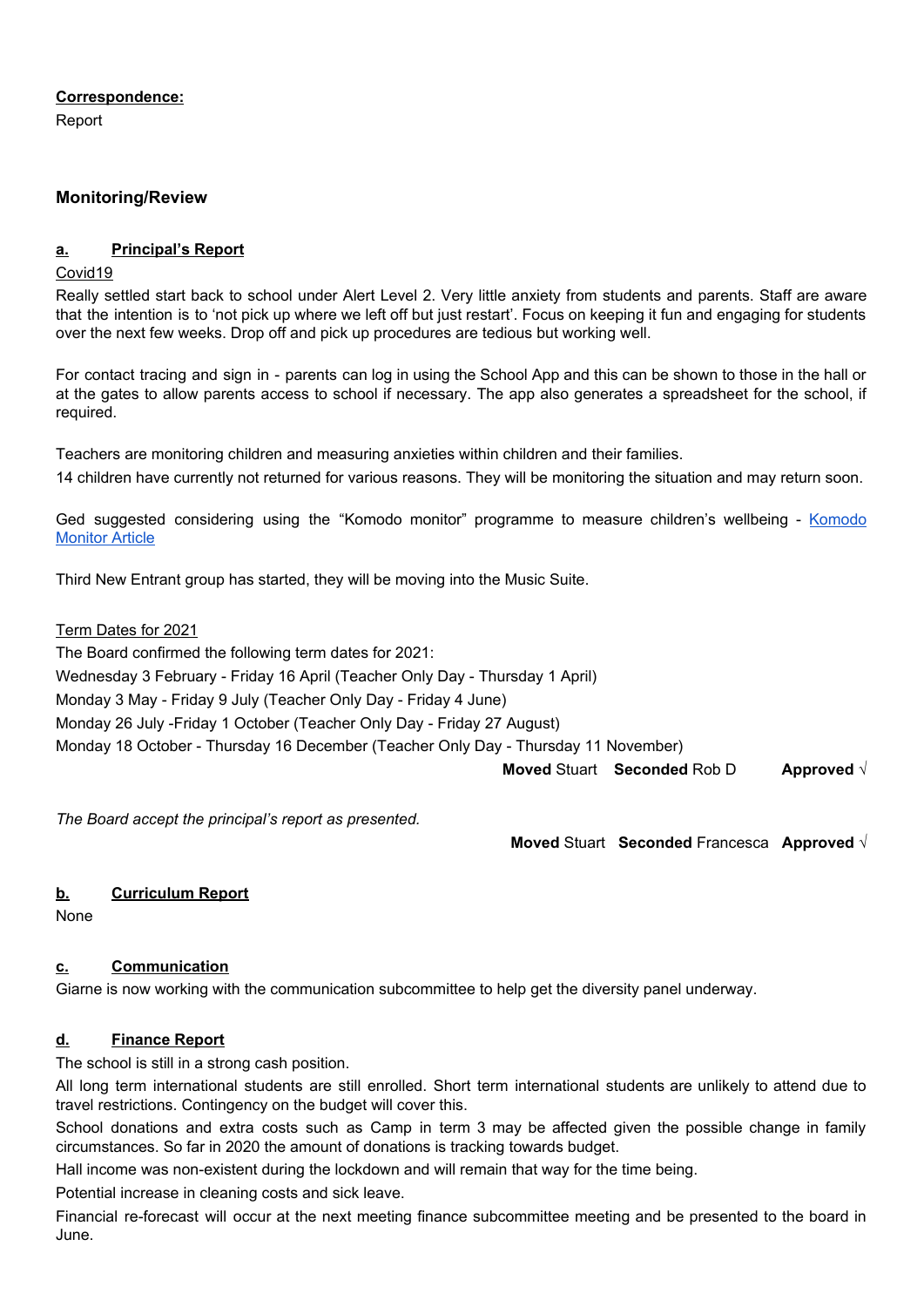### **e. Health & Safety**

Meetings held mainly about Level 3 & 2. Wellbeing measures being put in place for staff and students. Cleaning and contact tracing was the focus.

# **f. Property**

Three Property sub-committee meetings have occurred. Hall floor damage still to be repaired.

School Investment Package: Priorities to be sent to the Ministry:

- 1. Play pod Storage
- 2. Additional storage unit
- 3. Retaining wall for bund
- 4. Asphalt around the school, including the entrance off Larsen's road
- 5. External speakers and hall speakers upgrade
- 6. External cages for heat pumps
- 7. Removal of concrete in the playground/field
- 8. Hall blinds
- 9. Removal of silver birch trees
- 10. Fences for scooter area repurposing old fencing for this area
- 11. Outdoor seating (quote TBC)
- 12. Astroturf court area behind the hall
- 13. Astroturf problem areas
- 14. Outside table tennis table
- 15. Renovation of the meeting room in the main office
- 16. Create a path from Larsen's road entrance for all year round access asphalt or astroturf
- 17. BBQ area
- 18. The area behind Kahu planting, fencing, etc
- 19. Landscaping and playground equipment (including the relocation of the scooter/bike area)

The Board approve the above list is sent to the Ministry for approval.

**Moved** Rob D **Seconded** Ged **Approved** √

**g. School Docs** 

**Noted** 

## **Other Agenda Items**

**Meeting closed:** 7.18pm

**CONFIRMED**  $\longrightarrow$   $\longleftarrow$   $\longleftarrow$   $\longleftarrow$   $\longleftarrow$  19 May 2020

 **CHAIRPERSON** 

**MATTERS ARISING / ACTION SHEET FROM THE MEETING OF THE BOARD OF TRUSTEES HELD ON TUESDAY 19 MAY**